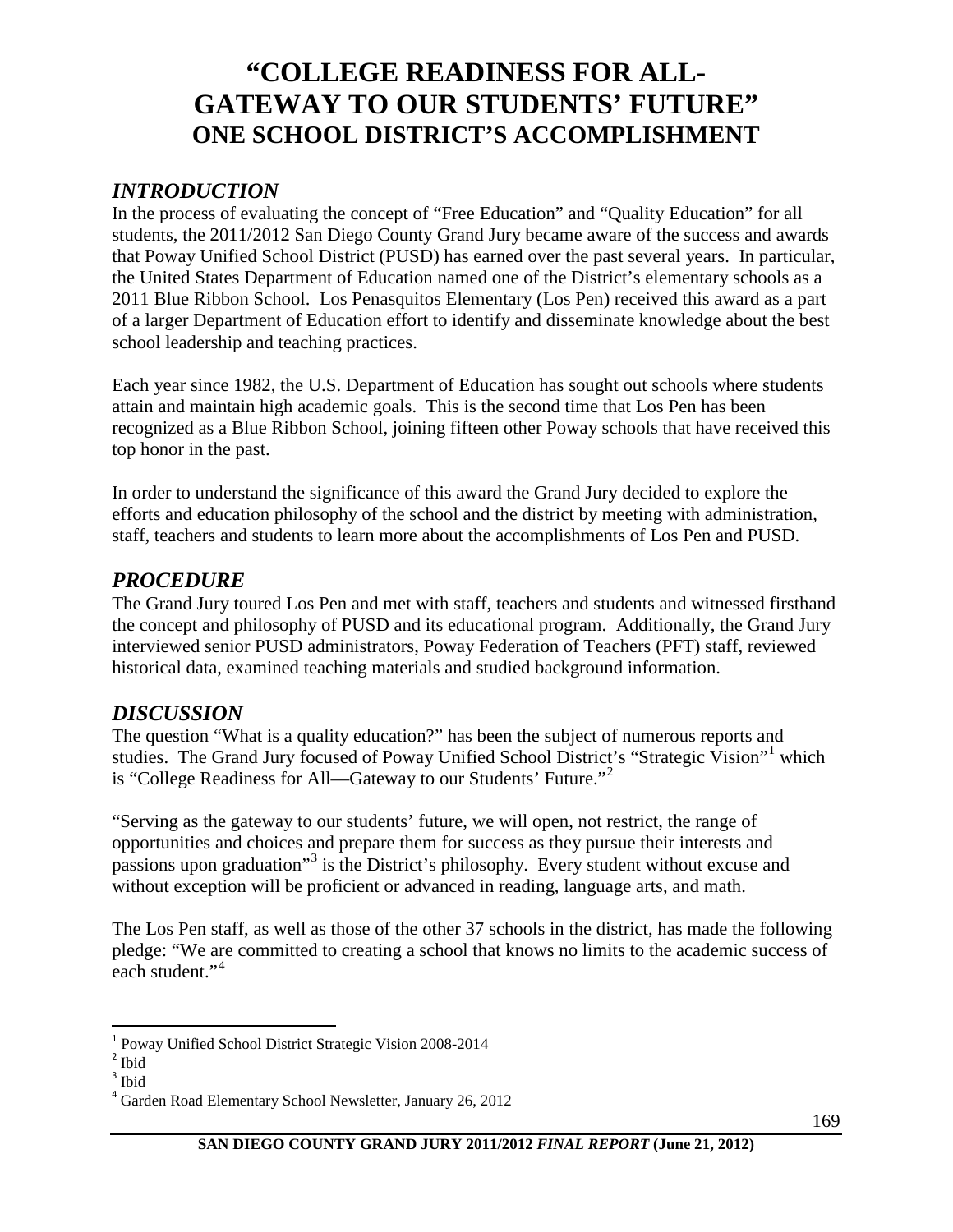While the Grand Jury appreciated the honor of the National Blue Ribbon Award presented to Los Pen, it was also evident the overall philosophy and strategic vision of the PUSD needs to be commended. The Board, administration, staff, and teachers truly believe the skills, knowledge, attitudes, and habits of mind that prepare a student for success in college are the same skills needed to pursue post-secondary education/training or success in the workplace. They also state, "We need to think Pre-K-16, recognizing that our task is not simply to get students into college or other post-secondary education/training, but rather to prepare them for success following high school graduation."<sup>[5](#page-1-0)</sup> The majority of Poway Unified Schools currently use key aspects of the "No Excuses University Program."<sup>[6](#page-1-1)</sup> Key administration staff told the Grand Jury they have a goal to have all schools in the district use the program in the near future.

PUSD and the Poway Federation of Teachers (PFT) established a unique system where they jointly make recommendations whether or not to retain their new teachers in the Poway Professional Assistance Program  $(PAP)$ .<sup>[7](#page-1-2)</sup> Additionally, PUSD/PFT has a Peer Assistance and Review Program that includes:

- Multiple accountability measures,
- Support when teachers fail to meet those measures,
- Ensuring that administration is well-trained in evaluation and working with others, and
- The ability to move those who do not improve in a timely manner out of the profession, while retaining due process.<sup>[8](#page-1-3)</sup>

Poway Unified School District's significant accomplishments for the past ten years include:



• The District increased API scores every year for the past ten years

- <span id="page-1-3"></span><span id="page-1-2"></span> $^8$ Ibid
- 170

<span id="page-1-0"></span> <sup>5</sup> Senior Administrator, Poway Unified School District

<span id="page-1-1"></span><sup>6</sup> http://turnaroundschools.com

<sup>7</sup> Poway Federation of Teachers, http://powayteachers.org